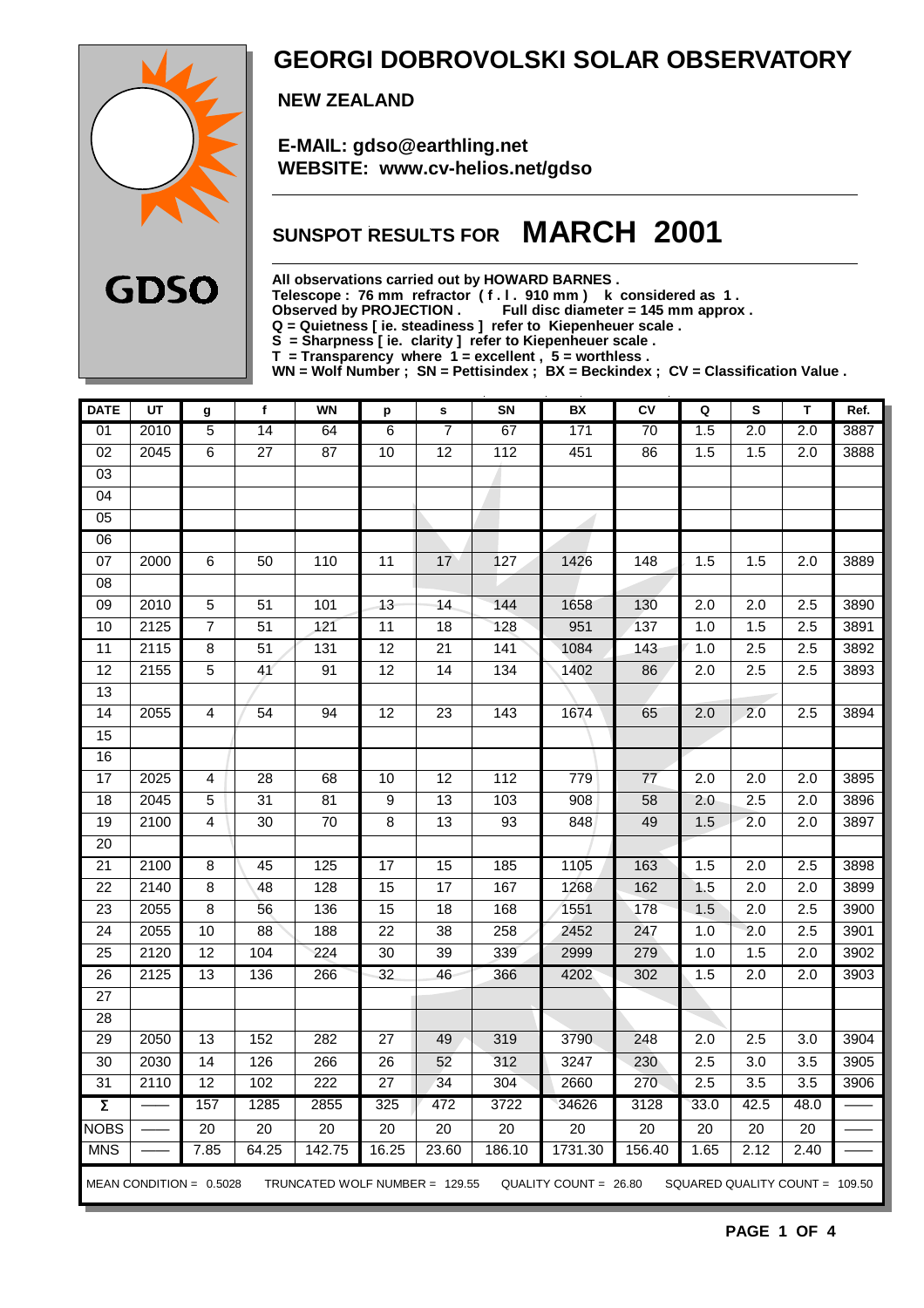#### **GEORGI DOBROVOLSKI SOLAR OBSERVATORY**



# **SUNSPOT DISTRIBUTION & INTER-SOL INDICES FOR MARCH 2001**

**All observations carried out by HOWARD BARNES .**

Telescope : 76 mm refractor (f. l. 910 mm).<br>Observed by PROJECTION . Full disc diam

Full disc diameter = 145 mm approx .

- **Q = Quietness [ ie. steadiness ] refer to Kiepenheuer scale .**
- **S = Sharpness [ ie. clarity ] refer to Kiepenheuer scale .**
- **T = Transparency where 1 = excellent , 5 = worthless .**
- **IS = Inter-Sol Index .**

**gr = number of multi-spot groups .**

**grfp = number of umbræ within penumbræ within the groups (gr) .**

**grf = number of non-penumbral spots within the groups (gr) .**

**efp = number of single penumbral spots .**

**ef = number of single non-penumbral spots .**

| <b>DATE</b>         | $\overline{UT}$ | $\overline{S}$  | gr                      | grfp            | grf             | efp                      | ef                   | Q               | $\overline{\mathbf{s}}$ | т                | Ref. |
|---------------------|-----------------|-----------------|-------------------------|-----------------|-----------------|--------------------------|----------------------|-----------------|-------------------------|------------------|------|
| $\overline{01}$     | 2010            | $\overline{18}$ | 4                       | 6               | 7               | 1                        | 0                    | 1.5             | 2.0                     | 2.0              | 3887 |
| $\overline{02}$     | 2045            | $\overline{31}$ | $\overline{\mathbf{4}}$ | 14              | $\overline{11}$ | $\overline{1}$           | $\mathbf{1}$         | 1.5             | 1.5                     | 2.0              | 3888 |
| $\overline{03}$     |                 |                 |                         |                 |                 |                          |                      |                 |                         |                  |      |
| $\overline{04}$     |                 |                 |                         |                 |                 |                          |                      |                 |                         |                  |      |
| $\overline{05}$     |                 |                 |                         |                 |                 |                          |                      |                 |                         |                  |      |
| $\overline{06}$     |                 |                 |                         |                 |                 |                          |                      |                 |                         |                  |      |
| 07                  | 2000            | 56              | 6                       | 33              | 17              | $\pmb{0}$                | $\pmb{0}$            | 1.5             | 1.5                     | 2.0              | 3889 |
| $\overline{08}$     |                 |                 |                         |                 |                 |                          |                      |                 |                         |                  |      |
| $\overline{09}$     | 2010            | 55              | 4                       | 37              | 13              | 0                        | $\mathbf{1}$         | 2.0             | 2.0                     | 2.5              | 3890 |
| 10                  | 2125            | 56              | $\overline{5}$          | 32              | 17              | $\overline{\phantom{a}}$ | $\mathbf{1}$         | 1.0             | 1.5                     | 2.5              | 3891 |
| $\overline{11}$     | 2115            | $\overline{57}$ | $\overline{6}$          | $\overline{29}$ | 20              | $\overline{1}$           | $\overline{1}$       | 1.0             | 2.5                     | $\overline{2.5}$ | 3892 |
| 12                  | 2155            | 43              | $\overline{2}$          | 24              | 14              | 3                        | $\mathbf{0}$         | 2.0             | 2.5                     | 2.5              | 3893 |
| 13                  |                 |                 |                         |                 |                 |                          |                      |                 |                         |                  |      |
| 14                  | 2055            | 57              | 3                       | 31              | 22              | $\mathbf 0$              | $\mathbf{1}$         | 2.0             | 2.0                     | 2.5              | 3894 |
| 15                  |                 |                 |                         |                 |                 |                          |                      |                 |                         |                  |      |
| 16                  |                 |                 |                         |                 |                 |                          |                      |                 |                         |                  |      |
| 17                  | 2025            | 31              | 3                       | 15              | 12              | $\mathbf{1}$             | 0                    | 2.0             | 2.0                     | 2.0              | 3895 |
| 18                  | 2045            | 35              | $\overline{4}$          | 18              | 12              | 0                        | $\mathbf{1}$         | 2.0             | 2.5                     | 2.0              | 3896 |
| $\overline{19}$     | 2100            | 34              | $\overline{4}$          | $\overline{17}$ | $\overline{13}$ | $\pmb{0}$                | $\pmb{0}$            | 1.5             | 2.0                     | 2.0              | 3897 |
| 20                  |                 |                 |                         |                 |                 |                          |                      |                 |                         |                  |      |
| 21                  | 2100            | 51              | 6                       | 29              | 14              | $\mathbf{1}$             | $\overline{1}$       | 1.5             | 2.0                     | 2.5              | 3898 |
| 22                  | 2140            | 53              | 5                       | 29              | 16              | $\boldsymbol{2}$         | $\blacktriangleleft$ | 1.5             | 2.0                     | 2.0              | 3899 |
| 23                  | 2055            | 61              | 5                       | 37              | 16              | $\overline{1}$           | $\boldsymbol{2}$     | 1.5             | 2.0                     | 2.5              | 3900 |
| 24                  | 2055            | 96              | $\boldsymbol{8}$        | 48              | 38              | $\overline{c}$           | $\pmb{0}$            | 1.0             | 2.0                     | 2.5              | 3901 |
| 25                  | 2120            | 112             | 8                       | 62              | 38              | $\sqrt{3}$               | $\mathbf{1}$         | 1.0             | 1.5                     | 2.0              | 3902 |
| $\overline{26}$     | 2125            | 144             | $\overline{8}$          | 86              | 45              | $\overline{4}$           | $\overline{1}$       | 1.5             | $\overline{2.0}$        | 2.0              | 3903 |
| 27                  |                 |                 |                         |                 |                 |                          |                      |                 |                         |                  |      |
| 28                  |                 |                 |                         |                 |                 |                          |                      |                 |                         |                  |      |
| 29                  | 2050            | 163             | 11                      | 101             | 49              | $\overline{2}$           | $\pmb{0}$            | 2.0             | 2.5                     | 3.0              | 3904 |
| 30                  | 2030            | 137             | $\overline{11}$         | 73              | 50              | $\mathbf 1$              | $\overline{c}$       | 2.5             | 3.0                     | 3.5              | 3905 |
| 31                  | 2110            | 112             | 10                      | 66              | 34              | $\boldsymbol{2}$         | $\pmb{0}$            | 2.5             | 3.5                     | 3.5              | 3906 |
| $\overline{\Sigma}$ |                 | 1402            | 117                     | 787             | 458             | $\overline{26}$          | $\overline{14}$      | 33.0            | 42.5                    | 48.0             |      |
| <b>NOBS</b>         |                 | $\overline{20}$ | $\overline{20}$         | $\overline{20}$ | $\overline{20}$ | $\overline{20}$          | $\overline{20}$      | $\overline{20}$ | $\overline{20}$         | $\overline{20}$  |      |
| <b>MNS</b>          |                 | 70.10           | 5.85                    | 39.35           | 22.90           | 1.30                     | 0.70                 | 1.65            | 2.12                    | 2.40             |      |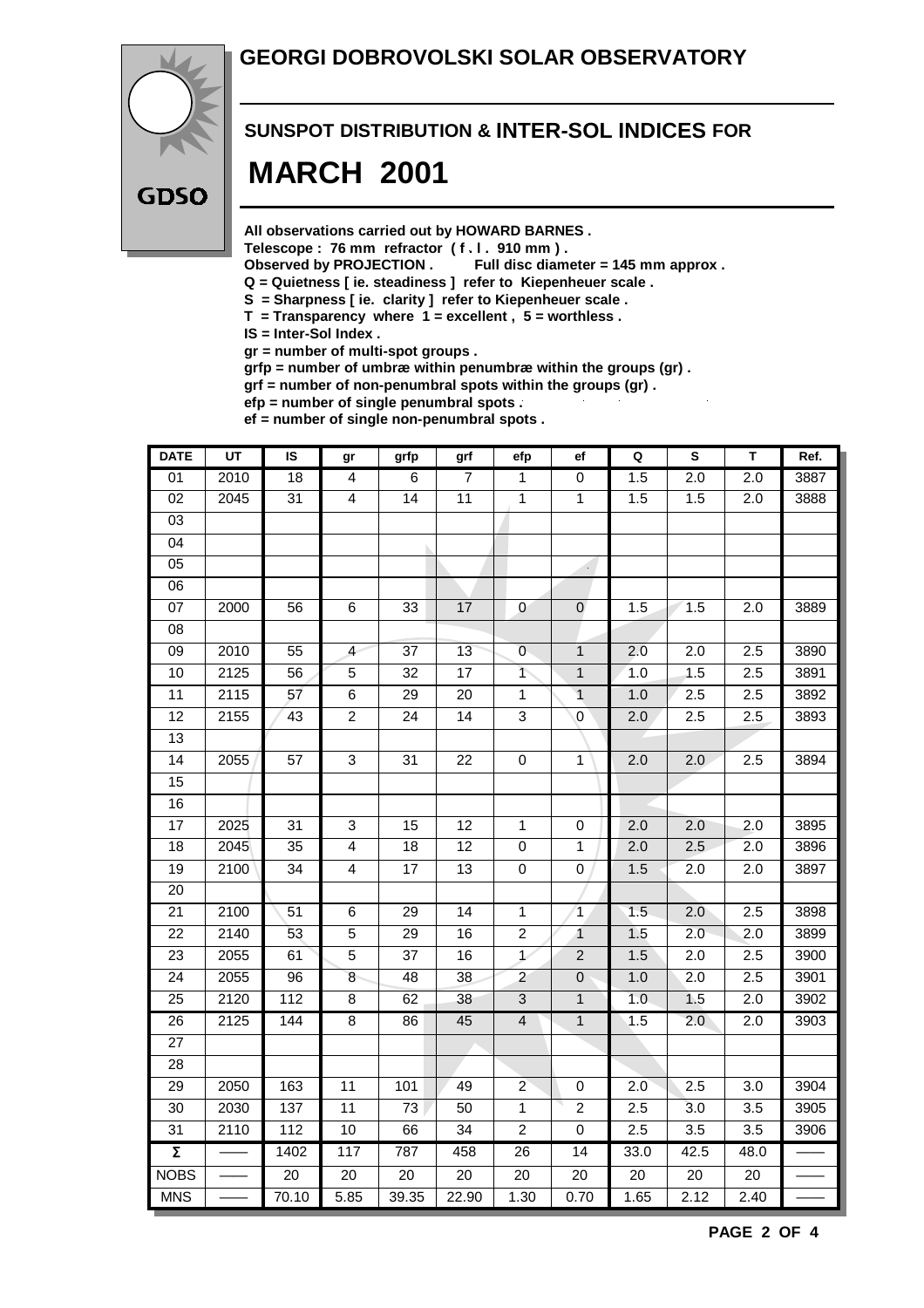

#### **SUNSPOT CENSUS BY CLASSIFICATION FOR**

# **MARCH 2001**

**All observations carried out by HOWARD BARNES .** Telescope : 76 mm refractor (f. l. 910 mm).<br>Observed by PROJECTION . Full disc diam Full disc diameter = 145 mm approx . **IF 2 OR MORE REGIONS ARE OF THE SAME CLASSIFICATION , THEN SUNSPOT COUNTS ARE SEPARATED BY SOLIDI ( / ) .**

| <b>DATE</b>        | UT   |                | Α            |                | в              |                | C              |                  | D                                         |                | Е              |                         | F                          |                      | G              | н            |                         |                | J              |
|--------------------|------|----------------|--------------|----------------|----------------|----------------|----------------|------------------|-------------------------------------------|----------------|----------------|-------------------------|----------------------------|----------------------|----------------|--------------|-------------------------|----------------|----------------|
|                    |      | g              | f            | g              | f              | g              | f              | g                | f                                         | g              | f              | g                       | f                          | g                    | f              | g            | f                       | g              | f              |
| 01                 | 2010 | $\mathbf 0$    | 0            | 0              | 0              | 3              | 2/3/5          | $\mathbf{1}$     | 3                                         | 0              | $\mathbf 0$    | $\pmb{0}$               | $\pmb{0}$                  | 0                    | 0              | 0            | 0                       | $\mathbf{1}$   | $\mathbf{1}$   |
| 02                 | 2045 | $\mathbf{1}$   | $\mathbf{1}$ | 0              | 0              | $\overline{2}$ | 2/2            | $\overline{2}$   | 10/11                                     | $\mathbf 0$    | $\mathbf 0$    | 0                       | $\mathbf 0$                | 0                    | 0              | 0            | 0                       | $\mathbf{1}$   | $\mathbf{1}$   |
| 03                 |      |                |              |                |                |                |                |                  |                                           |                |                |                         |                            |                      |                |              |                         |                |                |
| 04                 |      |                |              |                |                |                |                |                  |                                           |                |                |                         |                            |                      |                |              |                         |                |                |
| 05                 |      |                |              |                |                |                |                |                  |                                           |                |                |                         |                            |                      |                |              |                         |                |                |
| 06                 |      |                |              |                |                |                |                |                  |                                           |                |                |                         |                            |                      |                |              |                         |                |                |
| 07                 | 2000 | $\mathbf 0$    | 0            | $\overline{2}$ | 2/3            | $\mathbf 0$    | 0              | $\mathbf{1}$     | 12                                        | 0              | $\mathbf{0}$   | $\overline{\mathbf{c}}$ | 8/23                       | 0                    | 0              | 0            | 0                       | $\mathbf{1}$   | $\overline{2}$ |
| 08                 |      |                |              |                |                |                |                |                  |                                           |                |                |                         |                            |                      |                |              |                         |                |                |
| 09                 | 2010 | $\mathbf{1}$   | $\mathbf{1}$ | 0              | 0              | $\mathbf{1}$   | $\overline{2}$ | $\mathbf{1}$     | 5                                         | $\overline{0}$ | $\mathbf{0}$   | $\overline{2}$          | 21/22                      | $\mathbf 0$          | 0              | $\mathbf 0$  | 0                       | 0              | 0              |
| 10                 | 2125 | $\mathbf{1}$   | $\mathbf{1}$ | $\mathbf{1}$   | $\overline{2}$ | $\overline{1}$ | $\overline{7}$ | $\overline{2}$   | 6/16                                      | $\mathbf{1}$   | 18             | $\mathbf{0}$            | $\mathbf 0$                | $\mathbf 0$          | $\mathbf 0$    | $\mathbf 0$  | 0                       | $\mathbf{1}$   | $\mathbf{1}$   |
| 11                 | 2115 | $\mathbf{1}$   | $\mathbf{1}$ | 1              | $\mathbf{3}$   | $\overline{2}$ | 3/4            | 0                | 0                                         | 3              | 4/14/21        | $\mathbf 0$             | $\mathbf 0$                | 0                    | 0              | 0            | 0                       | $\mathbf{1}$   | $\mathbf{1}$   |
| 12                 | 2155 | $\mathbf 0$    | 0            | 0              | $\mathbf 0$    | $\mathbf 0$    | $\mathbf 0$    | $\mathbf 0$      | 0                                         | $\mathbf{1}$   | $\overline{7}$ | $\mathbf{1}$            | 31                         | $\mathbf 0$          | 0              | 0            | 0                       | 3              | 1/1/1          |
| 13                 |      |                |              |                |                |                |                |                  |                                           |                |                |                         |                            |                      |                |              |                         |                |                |
| 14                 | 2055 | $\mathbf{1}$   | $\mathbf{1}$ | 0              | $\mathbf 0$    | $\mathbf{1}$   | 4              | $\mathbf{1}$     | $\overline{7}$                            | $\pmb{0}$      | $\mathbf 0$    | $\mathbf{1}$            | 42                         | $\mathbf 0$          | 0              | 0            | 0                       | 0              | 0              |
| 15                 |      |                |              |                |                |                |                |                  |                                           |                |                |                         |                            |                      |                |              |                         |                |                |
| 16                 |      |                |              |                |                |                |                |                  |                                           |                |                |                         |                            |                      |                |              |                         |                |                |
| 17                 | 2025 | $\mathbf 0$    | 0            | 0              | $\mathbf 0$    | $\mathbf{1}$   | 5              | $\mathbf{1}$     | 5                                         | 0              | $\mathbf 0$    | 1                       | 17                         | $\mathbf 0$          | 0              | 0            | 0                       | $\mathbf{1}$   | $\mathbf{1}$   |
| 18                 | 2045 | $\mathbf{1}$   | 1            | $\mathbf{1}$   | $\overline{2}$ | $\overline{2}$ | 2/2            | $\mathbf 0$      | 0                                         | $\pmb{0}$      | 0              | 1                       | 24                         | $\mathbf{0}$         | $\mathbf 0$    | 0            | 0                       | 0              | 0              |
| 19                 | 2100 | $\mathbf 0$    | 0            | $\overline{1}$ | $\overline{2}$ | $\overline{2}$ | 2/4            | $\mathbf 0$      | $\pmb{0}$                                 | $\mathbf 0$    | $\mathbf 0$    | $\vert$ 1               | 22                         | $\mathbf 0$          | 0              | 0            | 0                       | $\pmb{0}$      | 0              |
| 20                 |      |                |              |                |                |                |                |                  |                                           |                |                |                         |                            |                      |                |              |                         |                |                |
| 21                 | 2100 | $\mathbf{1}$   | $\mathbf{1}$ | $\mathbf{1}$   | $\overline{c}$ | $\mathbf 0$    | 0              | $\overline{2}$   | 7/9                                       | 2              | 5/7            | 1                       | 13                         | $\mathbf 0$          | 0              | 0            | 0                       | $\mathbf{1}$   | $\mathbf{1}$   |
| 22                 | 2140 | $\mathbf{1}$   | $\mathbf{1}$ | $\mathbf{1}$   | 2              | $\mathbf 0$    | 0              | $\sqrt{2}$       | 4/10                                      | $\mathbf{1}$   | 11             | $\mathbf{1}$            | 18                         | $\mathbf{0}$         | 0              | $\mathbf{1}$ | $\mathbf{1}$            | $\mathbf{1}$   | $\mathbf{1}$   |
| 23                 | 2055 | $\overline{2}$ | 1/1          | 0              | $\overline{0}$ | $\mathbf 0$    | 0              | $\overline{2}$   | 6/9                                       | $\mathbf{1}$   | 12             | $\mathbf 2$             | 11/15                      | $\mathbf 0$          | $\overline{0}$ | 0            | 0                       | $\mathbf{1}$   | $\mathbf{1}$   |
| 24                 | 2055 | 0              | 0            | 0              | 0              | 3              | 4/5/7          | $\sqrt{2}$       | 7/8                                       | $\mathbf{0}$   | $\mathbf{0}$   | 3                       | 15/18/22                   | $\mathbf 0$          | 0              | 0            | 0                       | $\overline{2}$ | 1/1            |
| 25                 | 2120 | $\mathbf{1}$   | $\mathbf{1}$ | $\mathbf 0$    | 0              | $\overline{2}$ | 2/4            | $\overline{2}$   | 6/12                                      | $\overline{2}$ | 7/14           | $\overline{c}$          | 19/36                      | $\mathbf 0$          | 0              | $\mathbf{1}$ | $\mathbf{1}$            | $\overline{2}$ | 1/1            |
| 26                 | 2125 | $\mathbf{1}$   | $\mathbf{1}$ | $\mathbf 0$    | $\mathbf 0$    | $\mathbf{1}$   | $\overline{2}$ | 3                | 6/14/16                                   | $\mathbf{1}$   | 8              | $\overline{2}$          | 23/53                      | $\blacktriangleleft$ | 9              | 0            | 0                       | 4              | 1/1/1/1        |
| 27                 |      |                |              |                |                |                |                |                  |                                           |                |                |                         |                            |                      |                |              |                         |                |                |
| 28                 |      |                |              |                |                |                |                |                  |                                           |                |                |                         |                            |                      |                |              |                         |                |                |
| 29                 | 2050 | $\mathbf 0$    | 0            | $\mathbf 0$    | 0              | 5              | 2/3/3/6/7      | 4                | 9/15/16/21                                | $\mathbf{0}$   | $\overline{0}$ | 1                       | 66                         | $\mathbf 0$          | 0              | 0            | 0                       | 3              | 1/1/2          |
| 30                 | 2030 | $\overline{2}$ | 1/1          | 1              | $\overline{c}$ | 4              | 2/2/3/5        | 3                | 6/10/19                                   | 1              | 18             | $\mathbf{1}$            | 54                         | $\mathbf 0$          | 0              | $\mathbf 0$  | $\mathbf 0$             | $\overline{2}$ | 1/2            |
| 31                 | 2110 | $\mathbf 0$    | 0            | 0              | 0              | 3              | 2/3/3          | 5 <sub>5</sub>   | 5/6/10/11/12                              | $\mathbf 0$    | $\mathbf 0$    | 1                       | 46                         | $\mathbf 0$          | 0              | $\mathbf 0$  | 0                       | 3              | 1/1/2          |
| <b>TOTALS</b>      |      | 14             | 14           | 9              | $20\,$         | 33             | $114$          | 34               | 329                                       | 13             | 146            | 23                      | 619                        | 1                    | $9 \mid 2$     |              | $\overline{\mathbf{c}}$ |                | 28 32          |
|                    |      |                |              |                |                |                |                |                  | REGIONAL PERCENTAGES                      |                |                |                         |                            |                      |                |              |                         |                |                |
| A                  |      |                | $\sf B$      |                | ${\bf C}$      |                | D              |                  | $\mathsf E$                               |                | F              | G                       | H                          |                      |                | J            |                         |                | $\Sigma g$     |
| 8.9<br>5.7<br>21.0 |      |                | 21.7         | 8.3<br>14.6    |                |                |                | $0.6\,$<br>$1.3$ |                                           |                |                | 17.8                    |                            |                      | 157            |              |                         |                |                |
|                    |      |                |              |                | $NOBS = 20$    |                |                |                  | $\overline{p}/\overline{g}$ mean = 2.0646 |                |                |                         | $\sqrt{f/g}$ mean = 7.8820 |                      |                |              |                         |                |                |
|                    |      |                |              |                |                |                |                |                  |                                           |                |                |                         |                            |                      |                |              |                         |                |                |
|                    |      |                |              |                |                |                |                |                  | $\overline{p}$ / g mean = 2.0701          |                |                |                         | $f / g$ mean = 8.1847      |                      |                |              |                         |                |                |
|                    |      |                |              |                |                |                |                |                  | GROUP COMPLEXITY INDEX (GCI) = 10.2548    |                |                |                         |                            |                      |                |              |                         |                |                |